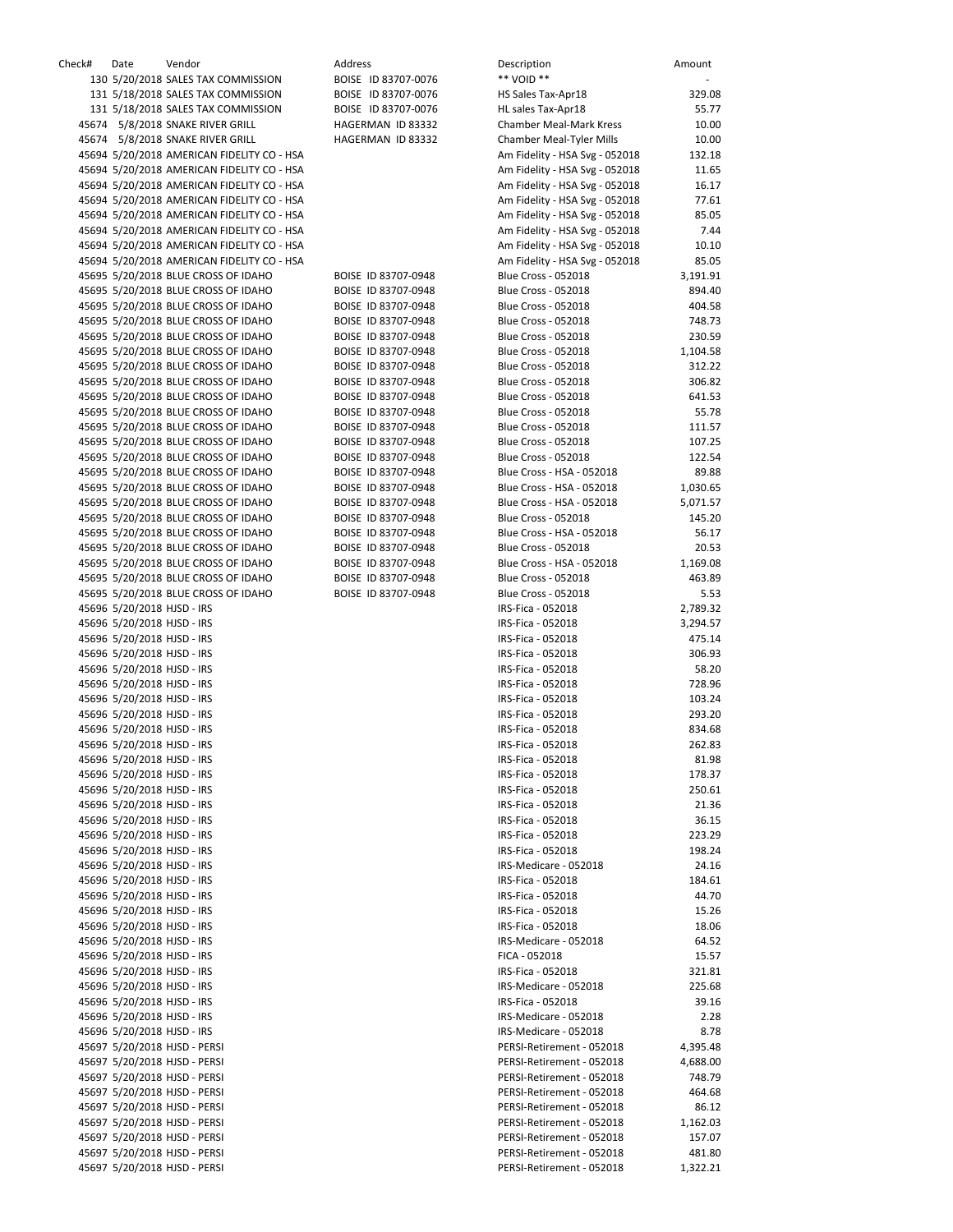|       | 45697 5/20/2018 HJSD - PERSI       |
|-------|------------------------------------|
|       | 45697 5/20/2018 HJSD - PERSI       |
|       | 45697 5/20/2018 HJSD - PERSI       |
|       | 45697 5/20/2018 HJSD - PERSI       |
|       | 45697 5/20/2018 HJSD - PERSI       |
|       | 45697 5/20/2018 HJSD - PERSI       |
|       | 45697 5/20/2018 HJSD - PERSI       |
|       |                                    |
|       | 45697 5/20/2018 HJSD - PERSI       |
|       | 45697 5/20/2018 HJSD - PERSI       |
|       | 45697 5/20/2018 HJSD - PERSI       |
|       | 45697 5/20/2018 HJSD - PERSI       |
|       | 45697 5/20/2018 HJSD - PERSI       |
|       | 45697 5/20/2018 HJSD - PERSI       |
|       | 45697 5/20/2018 HJSD - PERSI       |
|       | 45697 5/20/2018 HJSD - PERSI       |
|       | 45697 5/20/2018 HJSD - PERSI       |
|       | 45697 5/20/2018 HJSD - PERSI       |
|       | 45697 5/20/2018 HJSD - PERSI       |
|       | 45697 5/20/2018 HJSD - PERSI       |
|       | 45697 5/20/2018 HJSD - PERSI       |
|       | 45697 5/20/2018 HJSD - PERSI       |
|       | 45697 5/20/2018 HJSD - PERSI       |
|       | 45697 5/20/2018 HJSD - PERSI       |
|       | 45697 5/20/2018 HJSD - PERSI       |
|       | 45697 5/20/2018 HJSD - PERSI       |
|       |                                    |
|       | 45697 5/20/2018 HJSD - PERSI       |
|       | 45697 5/20/2018 HJSD - PERSI       |
|       | 45697 5/20/2018 HJSD - PERSI       |
|       | 45697 5/20/2018 HJSD - PERSI       |
|       | 45697 5/20/2018 HJSD - PERSI       |
|       | 45697 5/20/2018 HJSD - PERSI       |
|       | 45697 5/20/2018 HJSD - PERSI       |
|       | 45697 5/20/2018 HJSD - PERSI       |
|       | 45697 5/20/2018 HJSD - PERSI       |
|       | 45697 5/20/2018 HJSD - PERSI       |
|       | 45697 5/20/2018 HJSD - PERSI       |
|       | 45697 5/20/2018 HJSD - PERSI       |
|       | 45697 5/20/2018 HJSD - PERSI       |
|       | 45697 5/20/2018 HJSD - PERSI       |
|       | 45697 5/20/2018 HJSD - PERSI       |
|       | 45697 5/20/2018 HJSD - PERSI       |
|       | 45697 5/20/2018 HJSD - PERSI       |
|       | 45697 5/20/2018 HJSD - PERSI       |
|       | 45697 5/20/2018 HJSD - PERSI       |
|       |                                    |
|       | 45697 5/20/2018 HJSD - PERSI       |
|       | 45697 5/20/2018 HJSD - PERSI       |
|       | 45697 5/20/2018 HJSD - PERSI       |
|       | 45698 5/20/2018 STANDARD INSURANCE |
|       | 45698 5/20/2018 STANDARD INSURANCE |
|       | 45698 5/20/2018 STANDARD INSURANCE |
|       | 45698 5/20/2018 STANDARD INSURANCE |
|       | 45698 5/20/2018 STANDARD INSURANCE |
|       | 45698 5/20/2018 STANDARD INSURANCE |
|       | 45698 5/20/2018 STANDARD INSURANCE |
|       | 45698 5/20/2018 STANDARD INSURANCE |
|       | 45698 5/20/2018 STANDARD INSURANCE |
|       | 45698 5/20/2018 STANDARD INSURANCE |
|       | 45698 5/20/2018 STANDARD INSURANCE |
|       | 45698 5/20/2018 STANDARD INSURANCE |
|       | 45698 5/20/2018 STANDARD INSURANCE |
|       |                                    |
|       | 45698 5/20/2018 STANDARD INSURANCE |
|       | 45698 5/20/2018 STANDARD INSURANCE |
|       | 45698 5/20/2018 STANDARD INSURANCE |
| 45698 | 5/20/2018 STANDARD INSURANCE       |
|       | 45698 5/20/2018 STANDARD INSURANCE |
|       | 45698 5/20/2018 STANDARD INSURANCE |
|       | 45698 5/20/2018 STANDARD INSURANCE |
|       | 45698 5/20/2018 STANDARD INSURANCE |
|       | 45698 5/20/2018 STANDARD INSURANCE |
|       | 45698 5/20/2018 STANDARD INSURANCE |
|       | 45698 5/20/2018 STANDARD INSURANCE |
|       | 45698 5/20/2018 STANDARD INSURANCE |
|       | 45699 5/17/2018 ACE HARDWARE       |

| 45697 5/20/2018 HJSD - PERSI                                 |                                        | PERSI-Retirement - 052018                   | 444.04        |
|--------------------------------------------------------------|----------------------------------------|---------------------------------------------|---------------|
| 45697 5/20/2018 HJSD - PERSI                                 |                                        | PERSI-Retirement - 052018                   | 141.50        |
| 45697 5/20/2018 HJSD - PERSI                                 |                                        | PERSI-Retirement - 052018                   | 267.36        |
|                                                              |                                        |                                             |               |
| 45697 5/20/2018 HJSD - PERSI                                 |                                        | PERSI-Retirement - 052018                   | 375.93        |
| 45697 5/20/2018 HJSD - PERSI                                 |                                        | PERSI-Retirement - 052018                   | 31.93         |
| 45697 5/20/2018 HJSD - PERSI                                 |                                        | PERSI-Retirement - 052018                   | 54.50         |
| 45697 5/20/2018 HJSD - PERSI                                 |                                        | PERSI-Retirement - 052018                   | 352.17        |
|                                                              |                                        |                                             |               |
| 45697 5/20/2018 HJSD - PERSI                                 |                                        | PERSI-Retirement - 052018                   | 36.99         |
| 45697 5/20/2018 HJSD - PERSI                                 |                                        | PERSI-Retirement - 052018                   | 156.59        |
| 45697 5/20/2018 HJSD - PERSI                                 |                                        | PERSI-Sick Leave - 052018                   | 450.45        |
|                                                              |                                        | PERSI-Sick Leave - 052018                   | 480.40        |
| 45697 5/20/2018 HJSD - PERSI                                 |                                        |                                             |               |
| 45697 5/20/2018 HJSD - PERSI                                 |                                        | PERSI-Sick Leave - 052018                   | 76.74         |
| 45697 5/20/2018 HJSD - PERSI                                 |                                        | PERSI-Sick Leave - 052018                   | 47.62         |
| 45697 5/20/2018 HJSD - PERSI                                 |                                        | PERSI-Sick Leave - 052018                   | 8.83          |
| 45697 5/20/2018 HJSD - PERSI                                 |                                        | PERSI-Sick Leave - 052018                   | 119.06        |
|                                                              |                                        |                                             |               |
| 45697 5/20/2018 HJSD - PERSI                                 |                                        | PERSI-Sick Leave - 052018                   | 16.10         |
| 45697 5/20/2018 HJSD - PERSI                                 |                                        | PERSI-Sick Leave - 052018                   | 49.37         |
| 45697 5/20/2018 HJSD - PERSI                                 |                                        | PERSI-Sick Leave - 052018                   | 14.50         |
| 45697 5/20/2018 HJSD - PERSI                                 |                                        | PERSI-Sick Leave - 052018                   | 27.41         |
|                                                              |                                        |                                             |               |
| 45697 5/20/2018 HJSD - PERSI                                 |                                        | PERSI-Sick Leave - 052018                   | 38.52         |
| 45697 5/20/2018 HJSD - PERSI                                 |                                        | PERSI-Sick Leave - 052018                   | 3.27          |
| 45697 5/20/2018 HJSD - PERSI                                 |                                        | PERSI-Sick Leave - 052018                   | 5.58          |
|                                                              |                                        |                                             |               |
| 45697 5/20/2018 HJSD - PERSI                                 |                                        | PERSI-Sick Leave - 052018                   | 36.08         |
| 45697 5/20/2018 HJSD - PERSI                                 |                                        | PERSI-Sick Leave - 052018                   | 3.79          |
| 45697 5/20/2018 HJSD - PERSI                                 |                                        | PERSI-Sick Leave - 052018                   | 135.49        |
| 45697 5/20/2018 HJSD - PERSI                                 |                                        | PERSI-Sick Leave - 052018                   | 45.50         |
|                                                              |                                        |                                             |               |
| 45697 5/20/2018 HJSD - PERSI                                 |                                        | PERSI-Sick Leave - 052018                   | 16.05         |
| 45697 5/20/2018 HJSD - PERSI                                 |                                        | PERSI-Retirement - 052018                   | 303.38        |
| 45697 5/20/2018 HJSD - PERSI                                 |                                        | PERSI-Sick Leave - 052018                   | 31.09         |
| 45697 5/20/2018 HJSD - PERSI                                 |                                        | PERSI-Retirement - 052018                   | 66.75         |
|                                                              |                                        |                                             |               |
| 45697 5/20/2018 HJSD - PERSI                                 |                                        | PERSI-Retirement - 052018                   | 27.48         |
| 45697 5/20/2018 HJSD - PERSI                                 |                                        | PERSI-Retirement - 052018                   | 27.48         |
| 45697 5/20/2018 HJSD - PERSI                                 |                                        | PERSI-Sick Leave - 052018                   | 6.84          |
| 45697 5/20/2018 HJSD - PERSI                                 |                                        | PERSI-Sick Leave - 052018                   | 2.82          |
|                                                              |                                        |                                             |               |
| 45697 5/20/2018 HJSD - PERSI                                 |                                        | PERSI-Sick Leave - 052018                   | 2.82          |
| 45697 5/20/2018 HJSD - PERSI                                 |                                        | PERSI-Retirement - 052018                   | 98.15         |
| 45697 5/20/2018 HJSD - PERSI                                 |                                        | PERSI-Sick Leave - 052018                   | 10.06         |
| 45697 5/20/2018 HJSD - PERSI                                 |                                        | Persi - Retirement - 052018                 | 23.58         |
|                                                              |                                        |                                             |               |
| 45697 5/20/2018 HJSD - PERSI                                 |                                        | Persi - Sick Leave - 052018                 | 2.42          |
| 45697 5/20/2018 HJSD - PERSI                                 |                                        | PERSI-Retirement - 052018                   | 559.36        |
| 45697 5/20/2018 HJSD - PERSI                                 |                                        | PERSI-Sick Leave - 052018                   | 57.32         |
| 45697 5/20/2018 HJSD - PERSI                                 |                                        | PERSI-Retirement - 052018                   | 257.62        |
|                                                              |                                        |                                             |               |
| 45697 5/20/2018 HJSD - PERSI                                 |                                        | PERSI-Sick Leave - 052018                   | 26.39         |
| 45697 5/20/2018 HJSD - PERSI                                 |                                        | PERSI-Retirement - 052018                   | 3.91          |
| 45697 5/20/2018 HJSD - PERSI                                 |                                        | PERSI-Sick Leave - 052018                   | 0.40          |
| 45697 5/20/2018 HJSD - PERSI                                 |                                        | PERSI-Retirement - 052018                   | 14.59         |
|                                                              |                                        |                                             |               |
| 45697 5/20/2018 HJSD - PERSI                                 |                                        | PERSI-Sick Leave - 052018                   | 1.50          |
| 45698 5/20/2018 STANDARD INSURANCE CO.                       | PORTLAND OR 97228-6367                 | Standard-Life - 052018                      | 37.68         |
| 45698 5/20/2018 STANDARD INSURANCE CO.                       | PORTLAND OR 97228-6367                 | Standard-Life - 052018                      | 40.36         |
| 45698 5/20/2018 STANDARD INSURANCE CO.                       | PORTLAND OR 97228-6367                 | Standard-Life - 052018                      | 2.90          |
|                                                              |                                        |                                             |               |
| 45698 5/20/2018 STANDARD INSURANCE CO.                       | PORTLAND OR 97228-6367                 | Standard-Life - 052018                      | 2.00          |
| 45698 5/20/2018 STANDARD INSURANCE CO.                       | PORTLAND OR 97228-6367                 | Standard-Life - 052018                      | 7.51          |
| 45698 5/20/2018 STANDARD INSURANCE CO.                       | PORTLAND OR 97228-6367                 | Standard-Life - 052018                      | 0.76          |
|                                                              |                                        |                                             |               |
| 45698 5/20/2018 STANDARD INSURANCE CO.                       | PORTLAND OR 97228-6367                 | Standard-Life - 052018                      | 1.65          |
| 45698 5/20/2018 STANDARD INSURANCE CO.                       | PORTLAND OR 97228-6367                 | Standard-Life - 052018                      | 14.48         |
| 45698 5/20/2018 STANDARD INSURANCE CO.                       | PORTLAND OR 97228-6367                 | Standard-Life - 052018                      | 4.94          |
| 45698 5/20/2018 STANDARD INSURANCE CO.                       | PORTLAND OR 97228-6367                 | Standard-Life - 052018                      | 1.06          |
|                                                              |                                        |                                             |               |
| 45698 5/20/2018 STANDARD INSURANCE CO.                       | PORTLAND OR 97228-6367                 | Standard-Life - 052018                      | 2.20          |
| 45698 5/20/2018 STANDARD INSURANCE CO.                       | PORTLAND OR 97228-6367                 | Standard-Life - 052018                      | 4.60          |
| 45698 5/20/2018 STANDARD INSURANCE CO.                       | PORTLAND OR 97228-6367                 | Standard-Life - 052018                      | 0.40          |
| 45698 5/20/2018 STANDARD INSURANCE CO.                       | PORTLAND OR 97228-6367                 | Standard-Life - 052018                      | 0.80          |
|                                                              |                                        |                                             |               |
| 45698 5/20/2018 STANDARD INSURANCE CO.                       | PORTLAND OR 97228-6367                 | Standard-Life - 052018                      | 8.07          |
| 45698 5/20/2018 STANDARD INSURANCE CO.                       | PORTLAND OR 97228-6367                 | Standard-Life - 052018                      | 0.77          |
| 45698 5/20/2018 STANDARD INSURANCE CO.                       | PORTLAND OR 97228-6367                 | Standard-Life - 052018                      | 6.42          |
| 45698 5/20/2018 STANDARD INSURANCE CO.                       | PORTLAND OR 97228-6367                 | Standard-Life - 052018                      | 1.02          |
|                                                              |                                        |                                             |               |
| 45698 5/20/2018 STANDARD INSURANCE CO.                       | PORTLAND OR 97228-6367                 | Standard-Life - 052018                      | 1.04          |
| 45698 5/20/2018 STANDARD INSURANCE CO.                       | PORTLAND OR 97228-6367                 | Standard-Life - 052018                      | 0.48          |
| 45698 5/20/2018 STANDARD INSURANCE CO.                       | PORTLAND OR 97228-6367                 | Standard Life - 052018                      | 0.15          |
| 45698 5/20/2018 STANDARD INSURANCE CO.                       | PORTLAND OR 97228-6367                 | Standard-Life - 052018                      | 9.28          |
|                                                              |                                        |                                             |               |
| 45698 5/20/2018 STANDARD INSURANCE CO.                       | PORTLAND OR 97228-6367                 | Standard-Life - 052018                      | 3.33          |
| 45698 5/20/2018 STANDARD INSURANCE CO.                       | PORTLAND OR 97228-6367                 | Standard-Life - 052018                      | 0.04          |
| 45698 5/20/2018 STANDARD INSURANCE CO.                       | PORTLAND OR 97228-6367                 | Standard-Life - 052018                      | 0.06          |
|                                                              |                                        |                                             |               |
|                                                              |                                        |                                             |               |
| 45699 5/17/2018 ACE HARDWARE<br>45699 5/17/2018 ACE HARDWARE | HAGERMAN ID 83332<br>HAGERMAN ID 83332 | Dupl Keys-Athletics<br>AG-Adhesive/Berglund | 7.17<br>15.98 |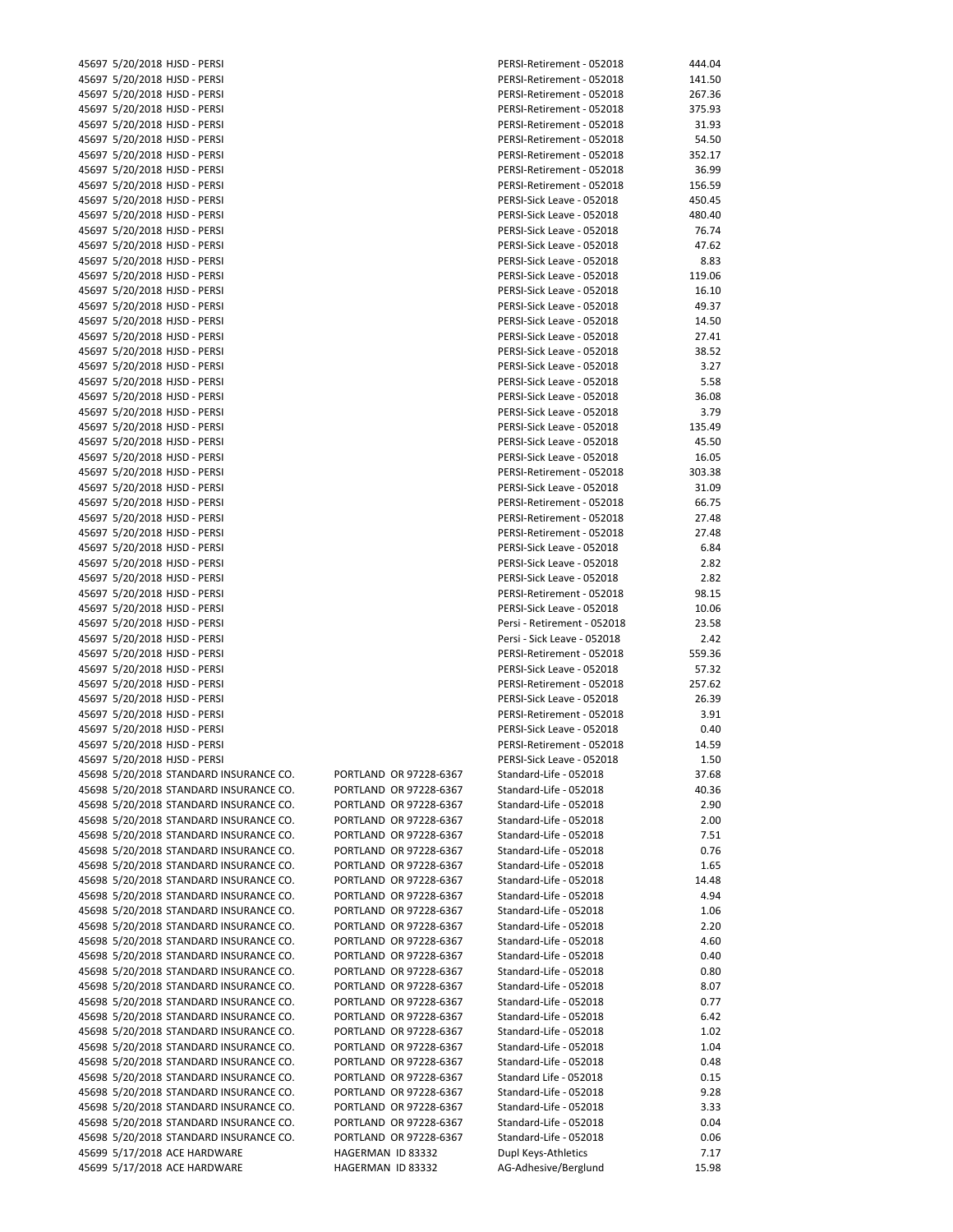45699 5/17/2018 ACE HARDWARE **HAGERMAN ID 83332** Sr Class Gal Paint 29.99 45699 5/17/2018 ACE HARDWARE **HAGERMAN ID 83332** 45699 5/17/2018 ACE HARDWARE HAGERMAN ID 83332 45699 5/17/2018 ACE HARDWARE HAGERMAN ID 83332 45699 5/17/2018 ACE HARDWARE HAGERMAN ID 83332 45699 5/17/2018 ACE HARDWARE HAGERMAN ID 83332 45699 5/17/2018 ACE HARDWARE HAGERMAN ID 83332 45699 5/17/2018 ACE HARDWARE HAGERMAN ID 83332 45699 5/17/2018 ACE HARDWARE HAGERMAN ID 83332 45699 5/17/2018 ACE HARDWARE HAGERMAN ID 83332 45699 5/17/2018 ACE HARDWARE HAGERMAN ID 83332 45699 5/17/2018 ACE HARDWARE HAGERMAN ID 83332 45699 5/17/2018 ACE HARDWARE HAGERMAN ID 83332 45699 5/17/2018 ACE HARDWARE HAGERMAN ID 83332 45700 5/17/2018 ADVANCED THERAPY CARE MOUNTAIN HOME ID 83647 45701 5/17/2018 ATLASWARE MERIDIAN ID 83680 45701 5/17/2018 ATLASWARE MERIDIAN ID 83680 45702 5/17/2018 TINA BOLDUC HAGERMAN ID 83332 45703 5/17/2018 C8 TRANSPORTATION LLC HAGERMAN ID 83332 45703 5/17/2018 C8 TRANSPORTATION LLC HAGERMAN ID 83332 45703 5/17/2018 C8 TRANSPORTATION LLC HAGERMAN ID 83332 45703 5/17/2018 C8 TRANSPORTATION LLC HAGERMAN ID 83332 45703 5/17/2018 C8 TRANSPORTATION LLC HAGERMAN ID 83332 45703 5/17/2018 C8 TRANSPORTATION LLC HAGERMAN ID 83332 45703 5/17/2018 C8 TRANSPORTATION LLC HAGERMAN ID 83332 45703 5/17/2018 C8 TRANSPORTATION LLC HAGERMAN ID 83332 45703 5/17/2018 C8 TRANSPORTATION LLC HAGERMAN ID 83332 45703 5/17/2018 C8 TRANSPORTATION LLC HAGERMAN ID 83332 45704 5/17/2018 CABLE ONE INTERNET #121412167 PHOENIX AZ 85062-8000 45705 5/17/2018 CALL AUTOMOTIVE **HAGERMAN ID 83332** 45705 5/17/2018 CALL AUTOMOTIVE HAGERMAN ID 83332 45706 5/17/2018 CARROT-TOP INDUSTRIES INC. Hillsborough NC 27278 45707 5/17/2018 CENTURY LINK PHOENIX AZ 85038-9040 45708 5/17/2018 CHAPPELS MARKET HAGERMAN ID 83332 45709 5/17/2018 CITY OF HAGERMAN **HAGERMAN ID 83332** 45709 5/17/2018 CITY OF HAGERMAN HAGERMAN ID 83332 45709 5/17/2018 CITY OF HAGERMAN **HAGERMAN ID 83332** 45709 5/17/2018 CITY OF HAGERMAN HAGERMAN ID 83332 45710 5/17/2018 COATES CATERING & CONCESSIONS HAGERMAN ID 83332 45711 5/17/2018 FIRE & ICE QUICK FIX CO. INC JEROME ID 83338 45711 5/17/2018 FIRE & ICE QUICK FIX CO. INC JEROME ID 83338 45711 5/17/2018 FIRE & ICE QUICK FIX CO. INC JEROME ID 83338 45712 5/17/2018 FOODSERVICES OF AMERICA MERIDIAN ID 83642 76.00 45713 5/17/2018 FOX FLORAL TWIN FALLS ID 83303 45714 5/17/2018 GREAT AMERICA FINANCIAL SVCS DALLAS TX 75266-0831 45714 5/17/2018 GREAT AMERICA FINANCIAL SVCS DALLAS TX 75266-0831 45715 5/17/2018 HAGERMAN FOOD SERVICE HAGERMAN ID 83332 45716 5/17/2018 RAY HOFFMANN HAGERMAN ID 83332 45717 5/17/2018 IDAHO POWER COMPANY BOISE ID 83721-0030 45717 5/17/2018 IDAHO POWER COMPANY BOISE ID 83721-0030 45717 5/17/2018 IDAHO POWER COMPANY BOISE ID 83721-0030 45717 5/17/2018 IDAHO POWER COMPANY BOISE ID 83721‐0030 266.57 45717 5/17/2018 IDAHO POWER COMPANY BOISE ID 83721-0030 45717 5/17/2018 IDAHO POWER COMPANY BOISE ID 83721-0030 45718 5/17/2018 IT ‐ INTEGRATED TECHNOLOGIES TWIN FALLS ID 83303‐1843 66.12 45718 5/17/2018 IT ‐ INTEGRATED TECHNOLOGIES TWIN FALLS ID 83303‐1843 66.13 45718 5/17/2018 IT ‐ INTEGRATED TECHNOLOGIES TWIN FALLS ID 83303‐1843 309.85 45718 5/17/2018 IT - INTEGRATED TECHNOLOGIES TWIN FALLS ID 83303-1843 45719 5/17/2018 JEROME PRINT SHOP JEROME ID 83338 45719 5/17/2018 JEROME PRINT SHOP JEROME ID 83338 45719 5/17/2018 JEROME PRINT SHOP JEROME ID 83338 45720 5/17/2018 JOSTENS INC CHICAGO IL 60673-1213 45721 5/17/2018 MARK KRESS HAGERMAN ID 83332 45721 5/17/2018 MARK KRESS HAGERMAN ID 83332 45721 5/17/2018 MARK KRESS HAGERMAN ID 83332 45721 5/17/2018 MARK KRESS HAGERMAN ID 83332 45721 5/17/2018 MARK KRESS HAGERMAN ID 83332 45722 5/17/2018 LOWE'S HOME IMPROVEMENT TWIN FALLS ID 83301 45723 5/17/2018 MASON TROPHIES TWIN FALLS ID 83303-0071 45724 5/17/2018 MEDICAID-ID DEPT HEALTH/WLFAR BOISE ID 83720-0036 45725 5/17/2018 TYLER MILLS HAGERMAN ID 83332 45725 5/17/2018 TYLER MILLS HAGERMAN ID 83332 45725 5/17/2018 TYLER MILLS HAGERMAN ID 83332 45725 5/17/2018 TYLER MILLS HAGERMAN ID 83332

| Sr Class Gal Paint                                         | 29.99             |
|------------------------------------------------------------|-------------------|
| Tool Holder HL                                             | 15.99             |
| Tray/Brush                                                 | 4.38              |
| R&M-Kubota<br>R&MGezebo (athletics)                        | 0.76<br>6.28      |
| <b>Voltage Tester</b>                                      | 12.99             |
| 20amp Breaker GS                                           | 9.99              |
| R&M-Bldgs                                                  | 11.17             |
| Switch-Library                                             | 3.49              |
| Playground                                                 | 3.59              |
| Sprinkler R&M<br><b>Water Timer-Sprinklers</b>             | 54.96<br>19.98    |
| 3-Timer Batteries                                          | 77.97             |
| Lock w/4 Keys-Grnhs                                        | 23.35             |
| <b>Speech Therapy Svcs</b>                                 | 5,275.00          |
| 49-Water Bottles-Tchr Apprec                               | 980.00            |
| 3-WaterBottles staff<br>** VOID **                         | 75.00             |
| Bus Contr-Apr18 2823.2m                                    | i,<br>11,115.57   |
| Bus-Track Valley-92.9m                                     | 237.24            |
| Bus-ISDB JrHi Track-42.4m                                  | 122.22            |
| Bus-ISDB Track-44.0m                                       | 125.16            |
| Bus-TF GS Laser Tag 74.7m                                  | 142.98            |
| Bus-JrHi Track Kimbrly-90.01m                              | 214.95            |
| Bus-Track Carey-152.6m<br>Bus-JrHi Track Declo-155.0m      | 352.61<br>342.11  |
| Bus-Track ISDB-43.8m                                       | 119.27            |
| Bus-Srs/CSI-78.1m                                          | 200.61            |
| <b>Internet Connectivity</b>                               | 1,845.82          |
| Annual DrEd Inspection                                     | 85.00             |
| Brake Install/Est-Removal                                  | 310.00            |
| 1-US Flag<br>Phone Svc                                     | 87.60<br>52.78    |
| Donuts/Juice College fund                                  | 39.74             |
| Water/Sewer-Ag                                             | 120.11            |
| Water/Sewer-Gym                                            | 97.93             |
| Water/Sewer-HS                                             | 100.26            |
| Water/Sewer-GS                                             | 312.85            |
| Luncheon-Staff Apprec<br>Rep-Pressure Contrl Walk-in Freez | 279.60<br>320.00  |
| Rep-outside freezer                                        | 180.00            |
| Rep-Outside Freezer 5/7/18                                 | 90.00             |
| Ice Cream Family Nite                                      | 76.00             |
| Plant                                                      | 28.95             |
| Copier Lease-HS                                            | 155.00<br>155.00  |
| Copier Lease-GS<br>Juice-Testing treats                    | 91.26             |
| Mlg/Meall-CFSGA workshop                                   | 37.81             |
| Power-Gym                                                  | 393.19            |
| Power-HS                                                   | 1,248.29          |
| Power-Lites                                                | 64.33             |
| Power-Ag<br>Power-GS                                       | 266.57            |
| Power-Pump                                                 | 1,702.33<br>10.38 |
| Copier Exp-Distr & GS                                      | 66.12             |
| Copier Exp-Distr & GS                                      | 66.13             |
| Copier Exp-HS                                              | 309.85            |
| Copier Exp-GS                                              | 418.98            |
| Signature Stamp-Daily/Dorchuck                             | 27.80             |
| #10 Envelopes-HS<br>PFCC Flyers-#1225                      | 105.00<br>307.00  |
| 29-Diplomas                                                | 214.03            |
| Mlg-Post Legis Tour TF                                     | 30.40             |
| Mlg-Hiring Fair TF                                         | 30.40             |
| Mlg-Supt mtgs TF                                           | 30.40             |
| Mlg/Parking-Boise Law Conf                                 | 182.00            |
| Reimb-DrEd Car Detailing<br>GS Computer Lab R&M            | 78.34<br>49.60    |
| Name Plate-Brian Moore Medicaid                            | 10.50             |
| <b>School Match</b>                                        | 10,528.33         |
| Mlg-IAAA Conf                                              | 76.00             |
| Mlg-Battle/Books                                           | 17.10             |
| Mlg-Honor Banquet                                          | 30.40             |
| Mlg-Track meets                                            | 347.70            |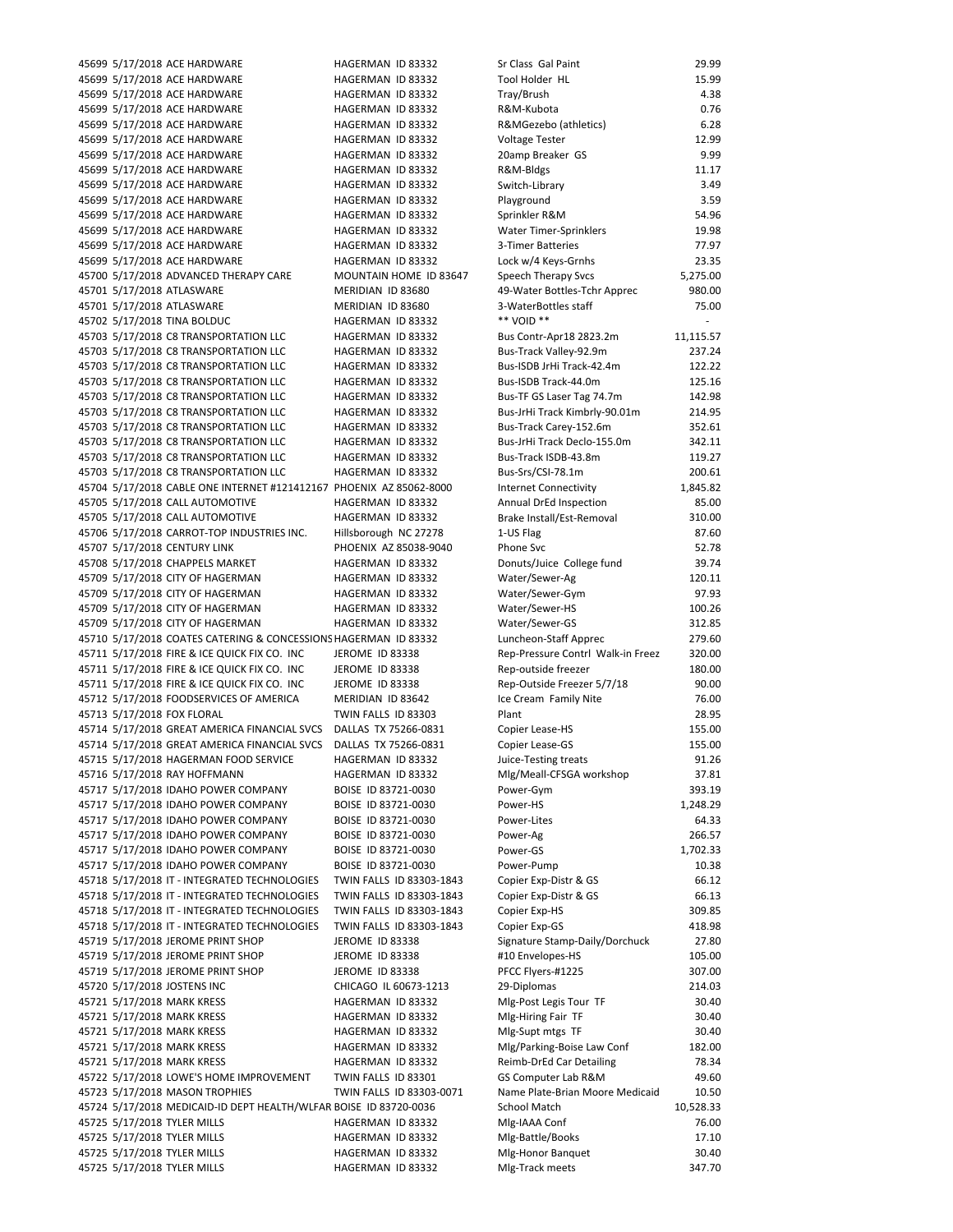45726 5/17/2018 MOUNTAIN ALARM INC OGDEN UT 84412‐2487 Security Monitoring 81.00 45727 5/17/2018 OFFICE DEPOT CHICAGO IL 60680-1040 Sharp 8.1010 45727 5/17/2018 OFFICE DEPOT CHICAGO IL 60680-1040 In 45727 5/17/2018 OFFICE DEPOT CHICAGO IL 60680-1040 P 45727 5/17/2018 OFFICE DEPOT CHICAGO IL 60680-1040 Supplies 45727 5/17/2018 OFFICE DEPOT CHICAGO IL 60680-1040 Le 45727 5/17/2018 OFFICE DEPOT CHICAGO IL 60680-1040 SI 45727 5/17/2018 OFFICE DEPOT CHICAGO IL 60680-1040 P 45727 5/17/2018 OFFICE DEPOT CHICAGO IL 60680-1040 5 45727 5/17/2018 OFFICE DEPOT CHICAGO IL 60680-1040 B 45727 5/17/2018 OFFICE DEPOT CHICAGO IL 60680-1040 D 45727 5/17/2018 OFFICE DEPOT CHICAGO IL 60680-1040 In 45727 5/17/2018 OFFICE DEPOT CHICAGO IL 60680-1040 S 45728 5/17/2018 OVERHEAD DOOR INC. TWIN FALLS ID SI 45729 5/17/2018 PAPA KELSEYS WENDELL ID 83355 P 45729 5/17/2018 PAPA KELSEYS WENDELL ID 83355 P 45730 5/17/2018 PRO ACTIVE ADVANTAGE LLC GOODING ID 83330 Student 45730 5/17/2018 PRO ACTIVE ADVANTAGE LLC GOODING ID 83330 St 45730 5/17/2018 PRO ACTIVE ADVANTAGE LLC GOODING ID 83330 St 45730 5/17/2018 PRO ACTIVE ADVANTAGE LLC GOODING ID 83330 St 45731 5/17/2018 PBS PROGRESSIVE BEHAVIOR SYS RUPERT ID 83350 B 45731 5/17/2018 PBS PROGRESSIVE BEHAVIOR SYS RUPERT ID 83350 B 45731 5/17/2018 PBS PROGRESSIVE BEHAVIOR SYS RUPERT ID 83350 Co 45731 5/17/2018 PBS PROGRESSIVE BEHAVIOR SYS RUPERT ID 83350 Behavior School (2,950.50) 45731 5/17/2018 PBS PROGRESSIVE BEHAVIOR SYS RUPERT ID 83350 B 45731 5/17/2018 PBS PROGRESSIVE BEHAVIOR SYS RUPERT ID 83350 B 45731 5/17/2018 PBS PROGRESSIVE BEHAVIOR SYS RUPERT ID 83350 B 45731 5/17/2018 PBS PROGRESSIVE BEHAVIOR SYS RUPERT ID 83350 B 45731 5/17/2018 PBS PROGRESSIVE BEHAVIOR SYS RUPERT ID 83350 B 45731 5/17/2018 PBS PROGRESSIVE BEHAVIOR SYS RUPERT ID 83350 Behavior School Set 45731 5/17/2018 PBS PROGRESSIVE BEHAVIOR SYS RUPERT ID 83350 Behavior States 45731 5/17/2018 PBS PROGRESSIVE BEHAVIOR SYS RUPERT ID 83350 B 45731 5/17/2018 PBS PROGRESSIVE BEHAVIOR SYS RUPERT ID 83350 Behavior States 45731 5/17/2018 PBS PROGRESSIVE BEHAVIOR SYS RUPERT ID 83350 B 45731 5/17/2018 PBS PROGRESSIVE BEHAVIOR SYS RUPERT ID 83350 B 45731 5/17/2018 PBS PROGRESSIVE BEHAVIOR SYS RUPERT ID 83350 Behavior Super 45731 5/17/2018 PBS PROGRESSIVE BEHAVIOR SYS RUPERT ID 83350 Behavior School (pdf 12/2018) (pdf 12/20 45731 5/17/2018 PBS PROGRESSIVE BEHAVIOR SYS RUPERT ID 83350 B 45731 5/17/2018 PBS PROGRESSIVE BEHAVIOR SYS RUPERT ID 83350 B 45731 5/17/2018 PBS PROGRESSIVE BEHAVIOR SYS RUPERT ID 83350 B 45731 5/17/2018 PBS PROGRESSIVE BEHAVIOR SYS RUPERT ID 83350 B 45731 5/17/2018 PBS PROGRESSIVE BEHAVIOR SYS RUPERT ID 83350 B 45731 5/17/2018 PBS PROGRESSIVE BEHAVIOR SYS RUPERT ID 83350 Behavior School of Be 45731 5/17/2018 PBS PROGRESSIVE BEHAVIOR SYS RUPERT ID 83350 Behavior School Set 45731 5/17/2018 PBS PROGRESSIVE BEHAVIOR SYS RUPERT ID 83350 Behavior Scott 45731 5/17/2018 PBS PROGRESSIVE BEHAVIOR SYS RUPERT ID 83350 B 45731 5/17/2018 PBS PROGRESSIVE BEHAVIOR SYS RUPERT ID 83350 B 45731 5/17/2018 PBS PROGRESSIVE BEHAVIOR SYS RUPERT ID 83350 Behavior School (2001) 45732 5/17/2018 BETTE M REED WENDELL ID 83355 Travel 45733 5/17/2018 ROCHESTER 100 INC ROCHESTER NY 14692 N 45734 5/17/2018 SCHOLASTIC BOOK FAIR HAGERMAN ID 83332 B 45735 5/17/2018 SHOSHONE SCHOOL DIST #312 SHOSHONE ID 83352 St 45735 5/17/2018 SHOSHONE SCHOOL DIST #312 SHOSHONE ID 83352 Si 45736 5/17/2018 TREASURE VALLEY COFFEE INC BOISE ID 83713 W 45736 5/17/2018 TREASURE VALLEY COFFEE INC BOISE ID 83713 WATER 45737 5/17/2018 US BANKCORP CARD SVCS INC FARGO ND 58125-6343 am 45737 5/17/2018 US BANKCORP CARD SVCS INC FARGO ND 58125-6343 P 45737 5/17/2018 US BANKCORP CARD SVCS INC FARGO ND 58125-6343 C 45737 5/17/2018 US BANKCORP CARD SVCS INC FARGO ND 58125-6343 am 45737 5/17/2018 US BANKCORP CARD SVCS INC FARGO ND 58125-6343 am 45737 5/17/2018 US BANKCORP CARD SVCS INC FARGO ND 58125-6343 am 45737 5/17/2018 US BANKCORP CARD SVCS INC FARGO ND 58125-6343 am 45737 5/17/2018 US BANKCORP CARD SVCS INC FARGO ND 58125-6343 am 45737 5/17/2018 US BANKCORP CARD SVCS INC FARGO ND 58125-6343 am 45737 5/17/2018 US BANKCORP CARD SVCS INC FARGO ND 58125-6343 am 45737 5/17/2018 US BANKCORP CARD SVCS INC FARGO ND 58125-6343 R 45737 5/17/2018 US BANKCORP CARD SVCS INC FARGO ND 58125-6343 45737 5/17/2018 US BANKCORP CARD SVCS INC FARGO ND 58125-6343 Le 45737 5/17/2018 US BANKCORP CARD SVCS INC FARGO ND 58125-6343 am 45737 5/17/2018 US BANKCORP CARD SVCS INC FARGO ND 58125-6343 am 45737 5/17/2018 US BANKCORP CARD SVCS INC FARGO ND 58125-6343 am 45737 5/17/2018 US BANKCORP CARD SVCS INC FARGO ND 58125-6343 E 45737 5/17/2018 US BANKCORP CARD SVCS INC FARGO ND 58125-6343 am 45737 5/17/2018 US BANKCORP CARD SVCS INC FARGO ND 58125-6343 am

| ecurity Monitoring                         | 81.00              |
|--------------------------------------------|--------------------|
| harpies<br>dex Dividers-months             | 8.10<br>6.55       |
| ens/Pencils                                | 13.98              |
| upplies-Shelly Regnier                     | 309.15             |
| ess Rebate                                 | (39.64)            |
| harpies/Dry Erase Mrkers-Fuel up           | 19.09              |
| apers Clips Sml/Jumbo                      | 2.87               |
| pks Color Paper                            | 41.64              |
| inder clips                                | 3.99               |
| rawer Organizer                            | 9.15               |
| dex Dividers-blank                         | 23.79              |
| cotch Packing Tape                         | 12.69              |
| ervice Call                                | 42.50              |
| izza-Jrs SAT test                          | 75.18              |
| izza 6g Orientation                        | 150.80             |
| tudent Behavior Svcs                       | 3,049.75           |
| tudent Behavior Svcs                       | 6,195.75           |
| tudent Behavior Svcs                       | 2,373.50           |
| tudent Behavior Svcs                       | 2,914.75           |
| ehavior Svcs-JR                            | 885.00             |
| ehavior Svcs                               | 3,934.50           |
| orr-Behavior Svcs-LJ                       | 675.00             |
| ehavior Svcs-CORRECTION                    | (2,950.50)         |
| ehavior Svcs-JR CORRECTION                 | (232.50)           |
| ehavior Svcs                               | 4,053.00           |
| ehavior Svcs-JR                            | 900.00             |
| ehavior Svcs-CORRECTION<br>ehavior Svcs-CF | (247.50)<br>495.00 |
| ehavior Svcs                               |                    |
| ehavior Svcs-SW                            | 3,061.50<br>544.50 |
| ehavior Svcs-JR                            | 885.00             |
| ehavior Svcs-SW                            | 369.00             |
| ehavior Svcs-CW                            | 855.00             |
| ehavior Svcs-CW                            | 960.00             |
| ehavior Svcs-CW-CORRECTION                 | (105.00)           |
| ehavior Svcs-LJ (pd 12/20/17)              | (1, 125.00)        |
| ehavior Svcs-JR                            | 907.50             |
| ehavior Svcs-JR                            | 1,830.00           |
| ehavior Svcs-JR CORRECTION                 | (7.50)             |
| ehavior Svcs-JR                            | 217.50             |
| ehavior Svcs-JR                            | 892.00             |
| ehavior Svcs-JR                            | 675.00             |
| ehavior Svcs                               | 4,069.50           |
| ehavior Svcs-CORRECTION                    | (30.00)            |
| ehavior Svcs-LJ                            | 427.50             |
| ehavior Svcs-JR                            | 892.50             |
| ehavior Svcs-JR CORRECTION                 | (7.50)             |
| ravel/Meals-CFGA L2 Legisl BX mtg          | 137.60             |
| ikki Folders-#250                          | 312.50             |
| ooks-Literacy Grant                        | 196.73             |
| <b>BPA-share Advisor room</b>              | 94.00              |
| <b>BPA-share girl's room</b>               | 62.67              |
| /ater-Modulars<br>/ater-Modulars           | 49.50<br>31.50     |
| mzn:2 Timetec 24gb Kit/Server              | 225.98             |
| raxis Test-L. Brock (PRO)                  | 55.00              |
| TE Conf-Leslie Priebe                      | 200.00             |
| mzn:1-CCNA Rtg/Switch Kits                 | 81.32              |
| mzn:2 Belkin PwrStrip Surge Prot           | 46.54              |
| mzn:ArtEdge Rose/Douville                  | 9.99               |
| mzn:24-Computer Desks                      | 4,351.20           |
| mzn:RCA TchScr laptop                      | 104.99             |
| mzn:1-ASUS VivoBk Laptop                   | 199.00             |
| mzn:1-Corilla TchScr Chromebk              | 179.99             |
| EFUND-out of stock Timetec                 | (225.98)           |
| mzn:Toner/Printer                          | 79.99              |
| ess to Elem Recv-Spellathon/Lewis          | (20.06)            |
| mzn:1-MCSA Windows Study Guide             | 69.74              |
| mzn:Gold Honor Cords (grad)                | 62.93              |
| mzn:4-Rt Angle 25ft PwrStrip               | 131.80             |
| lem Recv-C.Lewis Spellathon                | 20.06              |
| mzn:HP Toner-Fax Machine                   | 109.99             |
| mzn:2-PlayMags-CrisseyLewis                | 99.98              |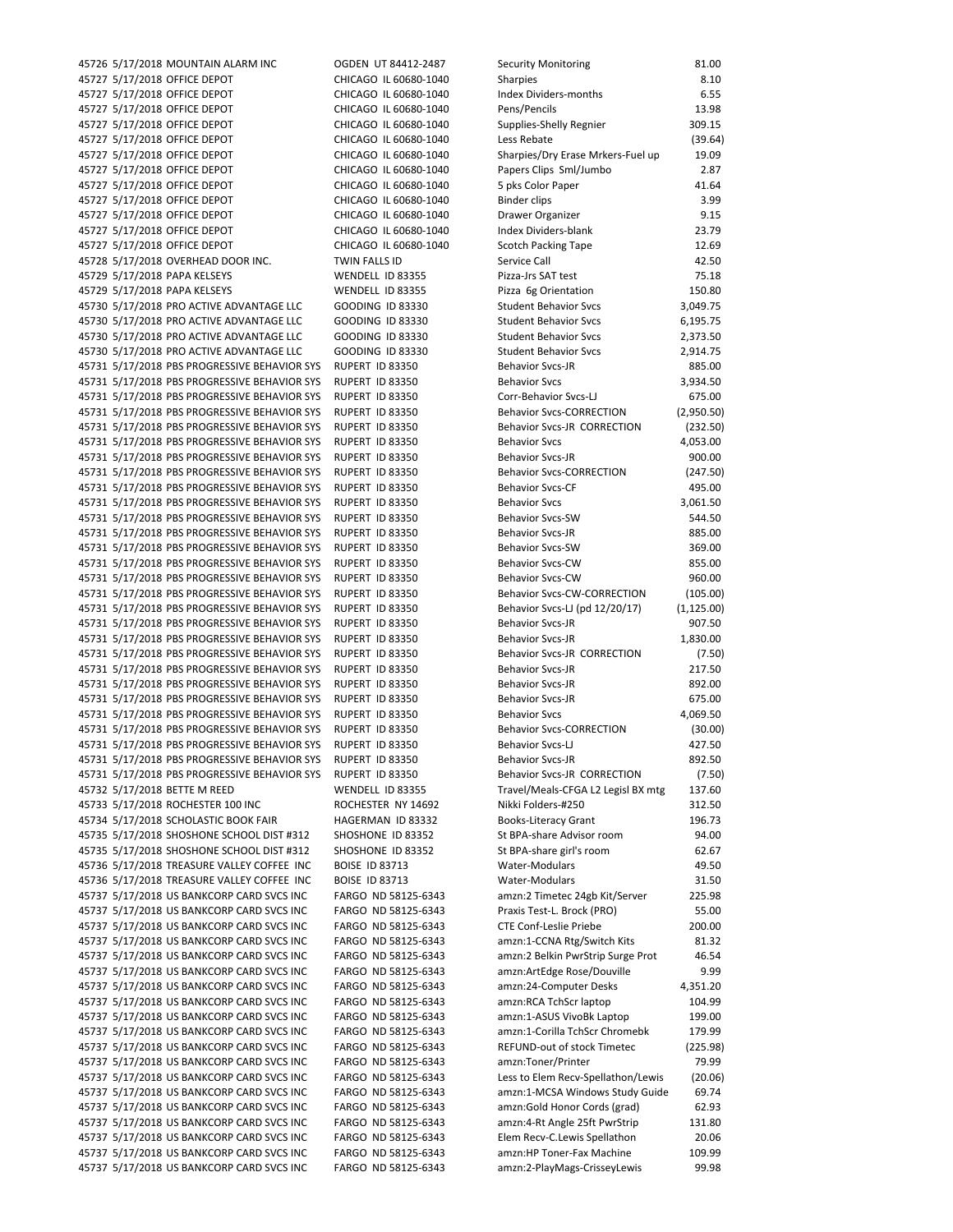| 45737 5/17/2018 US BANKCORP CARD SVCS INC                              | FARGO ND 58125-6343                                  | amzn:1-VocoPro Headset/Microph         | 499.00            |
|------------------------------------------------------------------------|------------------------------------------------------|----------------------------------------|-------------------|
| 45738 5/17/2018 US POSTMASTER                                          | HAGERMAN ID 83332                                    | Stamps-HS                              | 150.00            |
| 45739 5/17/2018 VALLEY WIDE COOP INC                                   | JEROME ID 83338-6138                                 | LPGas-HS 425.3g \$1.699                | 722.58            |
| 45739 5/17/2018 VALLEY WIDE COOP INC                                   | JEROME ID 83338-6138                                 | LPGas-HS 650.4g \$1.699                | 1,105.03          |
| 45739 5/17/2018 VALLEY WIDE COOP INC                                   | JEROME ID 83338-6138                                 | LPGas-AG 350.2g \$1.699                | 594.99            |
| 45740 5/17/2018 CONNIE VAN KLEECK OTR/L                                | GOODING ID 83330                                     | <b>OT Services</b>                     | 660.00            |
| 45741 5/17/2018 VERIZON WIRELESS                                       | DALLAS TX 75266-0108                                 | Cell Phone Svc-M.Cottam                | 53.08             |
| 45741 5/17/2018 VERIZON WIRELESS                                       | DALLAS TX 75266-0108                                 | Cell Phone Svc-D.Knapp                 | 53.08             |
| 45741 5/17/2018 VERIZON WIRELESS                                       | DALLAS TX 75266-0108                                 | Cell Phone Svc-S.Smith                 | 53.08             |
| 45741 5/17/2018 VERIZON WIRELESS                                       | DALLAS TX 75266-0108                                 | Cell Phone Svc-C.Jackson               | 26.57             |
| 45741 5/17/2018 VERIZON WIRELESS                                       | DALLAS TX 75266-0108                                 | Cell Phone Svc-M.Kress                 | 53.08             |
| 45741 5/17/2018 VERIZON WIRELESS                                       | DALLAS TX 75266-0108                                 | Cell Phone Svc-T.Mills                 | 53.08             |
| 45742 5/17/2018 WALMART COMMUNITY                                      | ATLANTA GA 30353-0934                                | 5-Visa giftcards-\$100ea               | 527.20            |
| 45742 5/17/2018 WALMART COMMUNITY                                      | ATLANTA GA 30353-0934                                | 30-Walmrt giftcards-\$20ea             | 600.00            |
| 45742 5/17/2018 WALMART COMMUNITY                                      | ATLANTA GA 30353-0934                                | Food-tchr apprec                       | 41.34             |
| 45743 5/17/2018 WOODLAND SERVICE LLC                                   | TWIN FALLS ID 83303-5681                             | Ag-Shop Compressor rep                 | 360.98            |
| 45744 5/17/2018 WWS-WESTERN WASTE SERVICES                             | JEROME ID 83338                                      | Trash Pickup-Apr18                     | 256.06            |
| 45745 5/17/2018 ZIGGY EXPRESS HAGERMAN                                 | <b>BLISS ID 83314</b>                                | Fuel-Mower                             | 17.90             |
| 45745 5/17/2018 ZIGGY EXPRESS HAGERMAN                                 | <b>BLISS ID 83314</b>                                | Fuel-DrEd                              | 33.00             |
| 45745 5/17/2018 ZIGGY EXPRESS HAGERMAN                                 | <b>BLISS ID 83314</b>                                | Fuel-DrEd                              | 33.35             |
| 45745 5/17/2018 ZIGGY EXPRESS HAGERMAN                                 | <b>BLISS ID 83314</b>                                | Fuel-DrEd                              | 32.00             |
| 45745 5/17/2018 ZIGGY EXPRESS HAGERMAN                                 | <b>BLISS ID 83314</b>                                | Fuel-DrEd                              | 28.00             |
| 45745 5/17/2018 ZIGGY EXPRESS HAGERMAN                                 | <b>BLISS ID 83314</b>                                | Fuel-DrEd                              | 31.00             |
| 45745 5/17/2018 ZIGGY EXPRESS HAGERMAN                                 | <b>BLISS ID 83314</b>                                | Fuel-DrEd                              | 33.00             |
| 45745 5/17/2018 ZIGGY EXPRESS HAGERMAN                                 | <b>BLISS ID 83314</b>                                | Fuel-DrEd                              | 34.00             |
| 45745 5/17/2018 ZIGGY EXPRESS HAGERMAN                                 | <b>BLISS ID 83314</b>                                | Fuel-DrEd                              | 32.00             |
| 45745 5/17/2018 ZIGGY EXPRESS HAGERMAN                                 | <b>BLISS ID 83314</b>                                | Fuel-Ag (DanKnapp)                     | 59.30             |
| 45746 5/21/2018 TINA BOLDUC                                            | HAGERMAN ID 83332                                    | Mlg-Walmart                            | 19.00             |
| 45747 5/31/2018 US POSTMASTER                                          | HAGERMAN ID 83332                                    | Stamps-ISAT mailings                   | 50.00             |
|                                                                        |                                                      |                                        |                   |
| 5132 5/17/2018 CHAPPELS MARKET                                         | HAGERMAN ID 83332                                    | Food                                   | 6.98              |
| 5132 5/17/2018 CHAPPELS MARKET                                         | HAGERMAN ID 83332                                    | Food                                   | 18.15             |
| 5132 5/17/2018 CHAPPELS MARKET                                         | HAGERMAN ID 83332                                    | Food                                   | 6.73              |
| 5132 5/17/2018 CHAPPELS MARKET                                         | HAGERMAN ID 83332                                    | Milk-PreSch                            | 1.39              |
| 5132 5/17/2018 CHAPPELS MARKET                                         | HAGERMAN ID 83332                                    | Food                                   | 26.23             |
| 5132 5/17/2018 CHAPPELS MARKET                                         | HAGERMAN ID 83332                                    | Milk-PreSch (less .09 SalesTax)        | 1.39              |
| 5132 5/17/2018 CHAPPELS MARKET                                         | HAGERMAN ID 83332                                    | Food                                   | 10.09             |
| 5132 5/17/2018 CHAPPELS MARKET                                         | HAGERMAN ID 83332                                    | Food                                   | 6.00              |
| 5132 5/17/2018 CHAPPELS MARKET                                         | HAGERMAN ID 83332                                    | Food                                   | 3.96              |
| 5132 5/17/2018 CHAPPELS MARKET                                         | HAGERMAN ID 83332                                    | Food                                   | 25.14             |
| 5133 5/17/2018 CLM GROUP INC/MEALTIME                                  | PORTLAND OR 97223                                    | MealTime Software update               | 403.00            |
| 5134 5/17/2018 FARMER BROS COFFEE                                      | CITY OF INDUSTRY CA 91716-9705 Seasonings            |                                        | 120.50            |
| 5135 5/17/2018 FOODSERVICES OF AMERICA                                 | MERIDIAN ID 83642                                    | Food                                   | 655.39            |
| 5135 5/17/2018 FOODSERVICES OF AMERICA                                 | MERIDIAN ID 83642                                    | Foam Plate                             | 63.10             |
| 5135 5/17/2018 FOODSERVICES OF AMERICA                                 | MERIDIAN ID 83642                                    | Food                                   | 823.31            |
| 5135 5/17/2018 FOODSERVICES OF AMERICA                                 | MERIDIAN ID 83642                                    | <b>Supplies</b>                        | 57.56             |
| 5135 5/17/2018 FOODSERVICES OF AMERICA                                 | MERIDIAN ID 83642                                    | Food                                   | 766.80            |
| 5135 5/17/2018 FOODSERVICES OF AMERICA                                 | MERIDIAN ID 83642                                    | Supplies                               | 39.68             |
| 5135 5/17/2018 FOODSERVICES OF AMERICA                                 | MERIDIAN ID 83642                                    | Food                                   | 516.09            |
| 5135 5/17/2018 FOODSERVICES OF AMERICA                                 | MERIDIAN ID 83642                                    | Ice Cream-Family Nite(recl)            | (76.00)           |
| 5136 5/17/2018 FRANZ FAMILY BAKERIES                                   | LOS ANGELES CA 90074-2654                            | Food                                   | 30.75             |
| 5136 5/17/2018 FRANZ FAMILY BAKERIES                                   | LOS ANGELES CA 90074-2654                            | Food                                   | 29.75             |
| 5136 5/17/2018 FRANZ FAMILY BAKERIES                                   | LOS ANGELES CA 90074-2654                            | Food                                   | 30.75             |
| 5136 5/17/2018 FRANZ FAMILY BAKERIES<br>5137 5/17/2018 GEM STATE PAPER | LOS ANGELES CA 90074-2654                            | Food                                   | 66.00             |
|                                                                        | TWIN FALLS ID 83303-0469                             | <b>Napkins</b>                         | 62.38             |
| 5137 5/17/2018 GEM STATE PAPER<br>5137 5/17/2018 GEM STATE PAPER       | TWIN FALLS ID 83303-0469                             | <b>Foam Containers</b><br>Detergent-5g | 17.20             |
| 5137 5/17/2018 GEM STATE PAPER                                         | TWIN FALLS ID 83303-0469                             | Dish Soap                              | 131.89            |
| 5137 5/17/2018 GEM STATE PAPER                                         | TWIN FALLS ID 83303-0469<br>TWIN FALLS ID 83303-0469 | Ziploc Bags Perf Towels                | 57.66<br>77.86    |
|                                                                        | TWIN FALLS ID 83303-0469                             | Foam Cups Plas Souffle Cups            |                   |
| 5137 5/17/2018 GEM STATE PAPER<br>5137 5/17/2018 GEM STATE PAPER       | TWIN FALLS ID 83303-0469                             | Garbage Bags                           | 60.06             |
| 5137 5/17/2018 GEM STATE PAPER                                         | TWIN FALLS ID 83303-0469                             | <b>Napkins</b>                         | 31.85<br>62.38    |
|                                                                        |                                                      |                                        |                   |
| 5137 5/17/2018 GEM STATE PAPER<br>5138 5/17/2018 GOOD SOURCE SOLUTIONS | TWIN FALLS ID 83303-0469<br>EMMETT ID 83617          | Film & Slide Cutter<br>Food            | 13.79<br>2,079.74 |
| 5138 5/17/2018 GOOD SOURCE SOLUTIONS                                   | EMMETT ID 83617                                      | Food                                   | 388.14            |
| 5138 5/17/2018 GOOD SOURCE SOLUTIONS                                   | EMMETT ID 83617                                      | Food                                   | 687.97            |
| 5138 5/17/2018 GOOD SOURCE SOLUTIONS                                   | EMMETT ID 83617                                      | Food                                   | 916.23            |
| 5138 5/17/2018 GOOD SOURCE SOLUTIONS                                   | EMMETT ID 83617                                      | Food                                   | 935.93            |
| 5139 5/17/2018 GRASMICK PRODUCE CO. INC.                               | <b>BOISE ID 83711</b>                                | Food                                   | 83.22             |
| 5139 5/17/2018 GRASMICK PRODUCE CO. INC.                               | <b>BOISE ID 83711</b>                                | Food                                   | 149.11            |
| 5139 5/17/2018 GRASMICK PRODUCE CO. INC.                               | <b>BOISE ID 83711</b>                                | Food                                   | 143.34            |
| 5140 5/17/2018 IDAHO SCHOOL NUTRITION ASSN                             | <b>MARSING ID 832628</b>                             | Food Svc Sum Conf-L.Coates             | 195.00            |
| 5140 5/17/2018 IDAHO SCHOOL NUTRITION ASSN                             | <b>MARSING ID 832628</b>                             | PreConference-L.Coates                 | 20.00             |
| 5141 5/17/2018 MEADOW GOLD DAIRY                                       | DENVER CO 80271-0960                                 | Dairy Products                         | 283.25            |
|                                                                        |                                                      |                                        |                   |